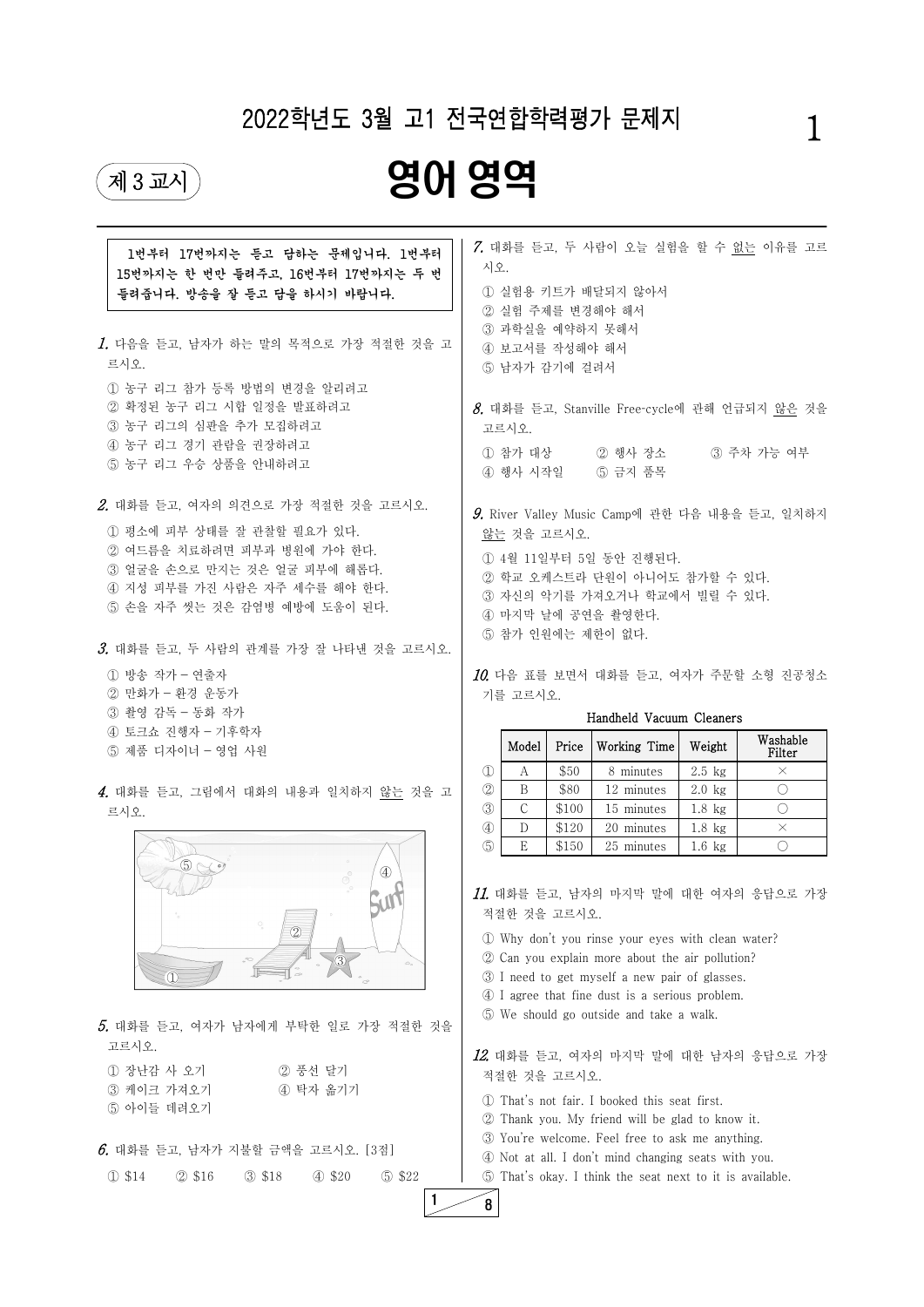# $2$  **영어 영역**  $\left( 1\right)$

13. 대화를 듣고, 남자의 마지막 말에 대한 여자의 응답으로 가장 적절한 것을 고르시오.

# $14.$  대화를 듣고, 여자의 마지막 말에 대한 남자의 응답으로 가장 적절한 것을 고르시오. [3점]

- Woman: ① Smells good. Can I try the pizza?
- ② Great. I'll bring chips and popcorn.
- ③ No problem. I'll cancel the tickets.
- ④ Sorry. I don't like watching baseball.
- ⑤ Sure. Here's the hammer I borrowed.

- Man: ① Exactly. This is a bestselling novel.
- ② Sounds cool. I'll join a book club, too.
- ③ Not really. Books make good presents.
- ④ New year's resolutions are hard to keep.
- ⑤ Let's buy some books for your book club.

15. 다음 상황 설명을 듣고, Brian이 Sally에게 할 말로 가장 적절 한 것을 고르시오. [3점]

- Brian: ① You shouldn't touch a guide dog without permission.
- ② The dog would be happy if we give it some food.
- ③ I'm sure it's smart enough to be a guide dog.
- ④ I suggest that you walk your dog every day.
- ⑤ I'm afraid that dogs are not allowed in here.

# [16 ~ 17] 다음을 듣고, 물음에 답하시오.

 $16.$  여자가 하는 말의 주제로 가장 적절한 것은?

- ① activities that help build muscles
- ② ways to control stress in daily life
- ③ types of joint problems in elderly people
- ④ lowimpact exercises for people with bad joints
- ⑤ importance of daily exercise for controlling weight

## 17. 언급된 운동이 아닌 것은?

① swimming

② cycling ③ horseback riding ④ bowling ⑤ walking

> 이제 듣기 문제가 끝났습니다. 18번부터는 문제지의 지시 에 따라 답을 하시기 바랍니다.

# 18. 다음 글의 목적으로 가장 적절한 것은?

### Dear Ms. Robinson,

① hopeful → disappointed ② guilty → confident ③ nervous → delighted ④ angry → calm  $\circled{5}$  relaxed  $\rightarrow$  proud

The Warblers Choir is happy to announce that we are invited to compete in the International Young Choir Competition. The competition takes place in London on May 20. Though we wish to participate in the event, we do not have the necessary funds to travel to London. So we are kindly asking you to support us by coming to our fundraising concert. It will be held on March 26. In this concert, we shall be able to show you how big our passion for music is. Thank you in advance for your kind support and help.

Sincerely,

Arnold Reynolds

- ① 합창 대회 결과를 공지하려고 ② 모금 음악회 참석을 요청하려고
- ③ 음악회 개최 장소를 예약하려고
- ④ 합창곡 선정에 조언을 구하려고 ⑤ 기부금 사용 내역을 보고하려고

19. 다음 글에 드러난 Zoe의 심경 변화로 가장 적절한 것은?

The principal stepped on stage. "Now, I present this year's top academic award to the student who has achieved the highest placing." He smiled at the row of seats where twelve finalists had gathered. Zoe wiped a sweaty hand on her handkerchief and glanced at the other finalists. They all looked as pale and uneasy as herself. Zoe and one of the other finalists had won first placing in four subjects so it came down to how teachers ranked their hard work and confidence. "The Trophy for General Excellence is awarded to Miss Zoe Perry," the principal declared. "Could Zoe step this way, please?" Zoe felt as if she were in heaven. She walked into the thunder of applause with a big smile.

20. 다음 글에서 필자가 주장하는 바로 가장 적절한 것은?

When I was in the army, my instructors would show up in my barracks room, and the first thing they would inspect was our bed. It was a simple task, but every morning we were required to make our bed to perfection. It seemed a little ridiculous at the time, but the wisdom of this simple act has been proven to me many times over. If you make your bed every morning, you will have accomplished the first task of the day. It will give you a small sense of pride and it will encourage you to do another task and another. By the end of the day, that one task completed will have turned into many tasks completed. If you can't do little things right, you will never do the big things right.

\* barracks room: (병영의) 생활관 \*\* accomplish: 성취하다

① 숙면을 위해서는 침대를 깔끔하게 관리해야 한다. ② 일의 효율성을 높이려면 협동심을 발휘해야 한다. ③ 올바른 습관을 기르려면 정해진 규칙을 따라야 한다. ④ 건강을 유지하기 위해서는 기상 시간이 일정해야 한다. ⑤ 큰일을 잘 이루려면 작은 일부터 제대로 수행해야 한다.

 $2\frac{8}{ }$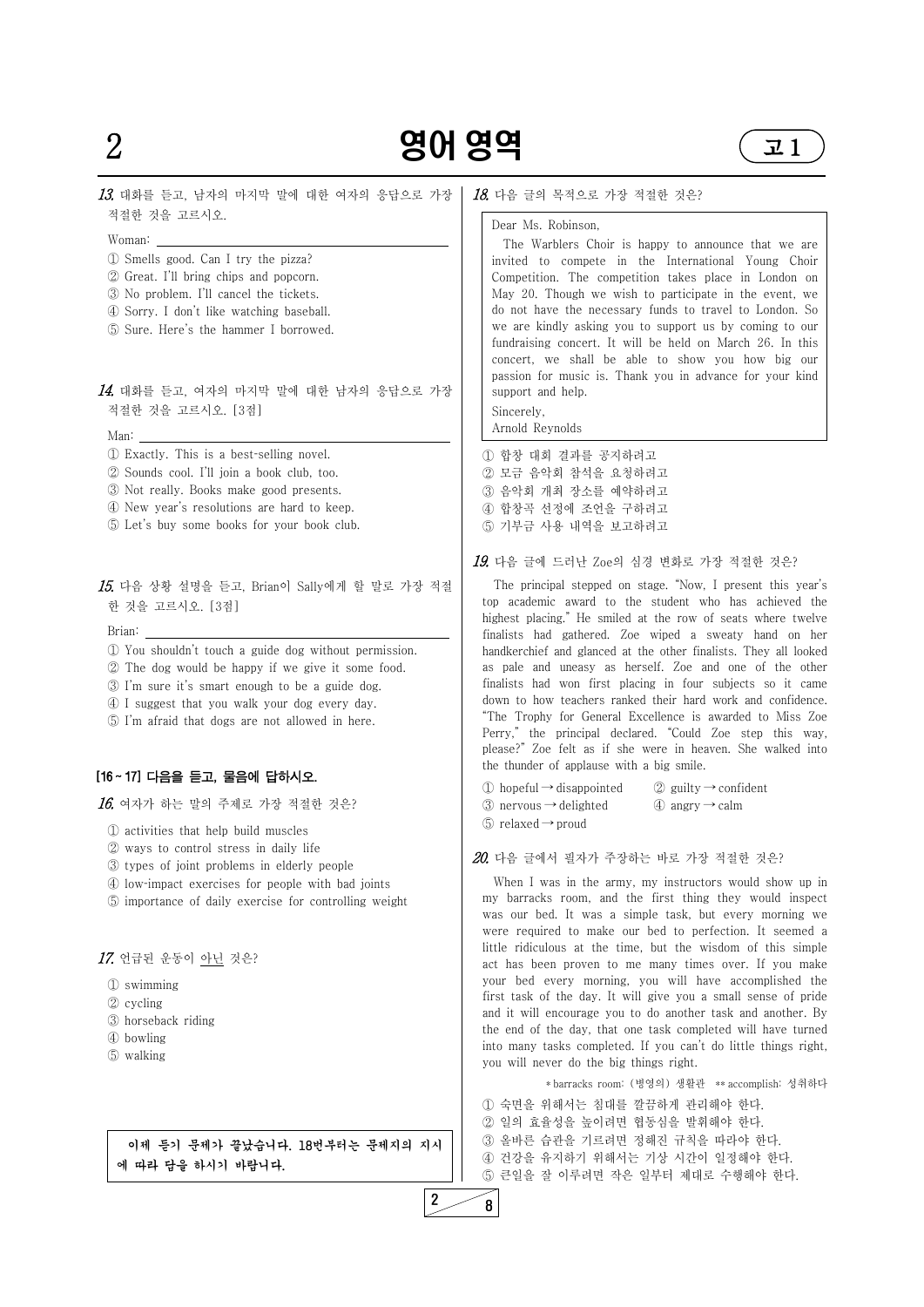

# $21$  90 영어 영역 and 3

## 21. 밑줄 친 Leave those activities to the rest of the sheep이 다음 글에서 의미하는 바로 가장 적절한 것은? [3점]

A job search is not a passive task. When you are searching, you are not browsing, nor are you "just looking". Browsing is not an effective way to reach a goal you claim to want to reach. If you are acting with purpose, if you are serious about anything you chose to do, then you need to be direct, focused and whenever possible, clever. Everyone else searching for a job has the same goal, competing for the same jobs. You must do more than the rest of the herd. Regardless of how long it may take you to find and get the job you want, being proactive will logically get you results faster than if you rely only on browsing online job boards and emailing an occasional resume. Leave those activities to the rest of the sheep.

- ① Try to understand other jobseekers' feelings.
- ② Keep calm and stick to your present position.
- ③ Don't be scared of the jobseeking competition.
- ④ Send occasional emails to your future employers.
- ⑤ Be more active to stand out from other jobseekers.

### 22. 다음 글의 요지로 가장 적절한 것은?

Many people view sleep as merely a "down time" when their brain shuts off and their body rests. In a rush to meet work, school, family, or household responsibilities, people cut back on their sleep, thinking it won't be a problem, because all of these other activities seem much more important. But research reveals that a number of vital tasks carried out during sleep help to maintain good health and enable people to function at their best. While you sleep, your brain is hard at work forming the pathways necessary for learning and creating memories and new insights. Without enough sleep, you can't focus and pay attention or respond quickly. A lack of sleep may even cause mood problems. In addition, growing evidence shows that a continuous lack of sleep increases the risk for developing serious diseases.

downs of ordinary existence than those who see everything in black and white." In fact, research shows that the process of labeling emotional experience is related to greater emotion regulation and psychosocial well-being.

\* vital: 매우 중요한

① 수면은 건강 유지와 최상의 기능 발휘에 도움이 된다. ② 업무량이 증가하면 필요한 수면 시간도 증가한다. ③ 균형 잡힌 식단을 유지하면 뇌 기능이 향상된다. ④ 불면증은 주위 사람들에게 부정적인 영향을 미친다. ⑤ 꿈의 내용은 깨어 있는 시간 동안의 경험을 반영한다.

### 23. 다음 글의 주제로 가장 적절한 것은? [3점]

The whole of human society operates on knowing the future weather. For example, farmers in India know when the monsoon rains will come next year and so they know when to plant the crops. Farmers in Indonesia know there are two monsoon rains each year, so next year they can have two harvests. This is based on their knowledge of the past, as the monsoons have always come at about the same time each year in living memory. But the need to predict goes deeper than this; it influences every part of our lives. Our houses, roads, railways, airports, offices, and so on are all designed for the local climate. For example, in England all the houses have central heating, as the outside temperature is usually below  $20^{\circ}$ C, but no air-conditioning, as temperatures rarely go beyond 26°C, while in Australia the opposite is true: most houses have air-conditioning but rarely central heating.

- ① new technologies dealing with climate change
- ② difficulties in predicting the weather correctly
- ③ weather patterns influenced by rising temperatures
- ④ knowledge of the climate widely affecting our lives
- ⑤ traditional wisdom helping our survival in harsh climates

### 24. 다음 글의 제목으로 가장 적절한 것은?

Our ability to accurately recognize and label emotions is often referred to as *emotional granularity*. In the words of Harvard psychologist Susan David, "Learning to label emotions with a more nuanced vocabulary can be absolutely transformative." David explains that if we don't have a rich emotional vocabulary, it is difficult to communicate our needs and to get the support that we need from others. But those who are able to distinguish between a range of various emotions "do much, much better at managing the ups and

```
* nuanced: 미묘한 차이가 있는
```
① True Friendship Endures Emotional Arguments ② Detailed Labeling of Emotions Is Beneficial ③ Labeling Emotions: Easier Said Than Done ④ Categorize and Label Tasks for Efficiency ⑤ Be Brave and Communicate Your Needs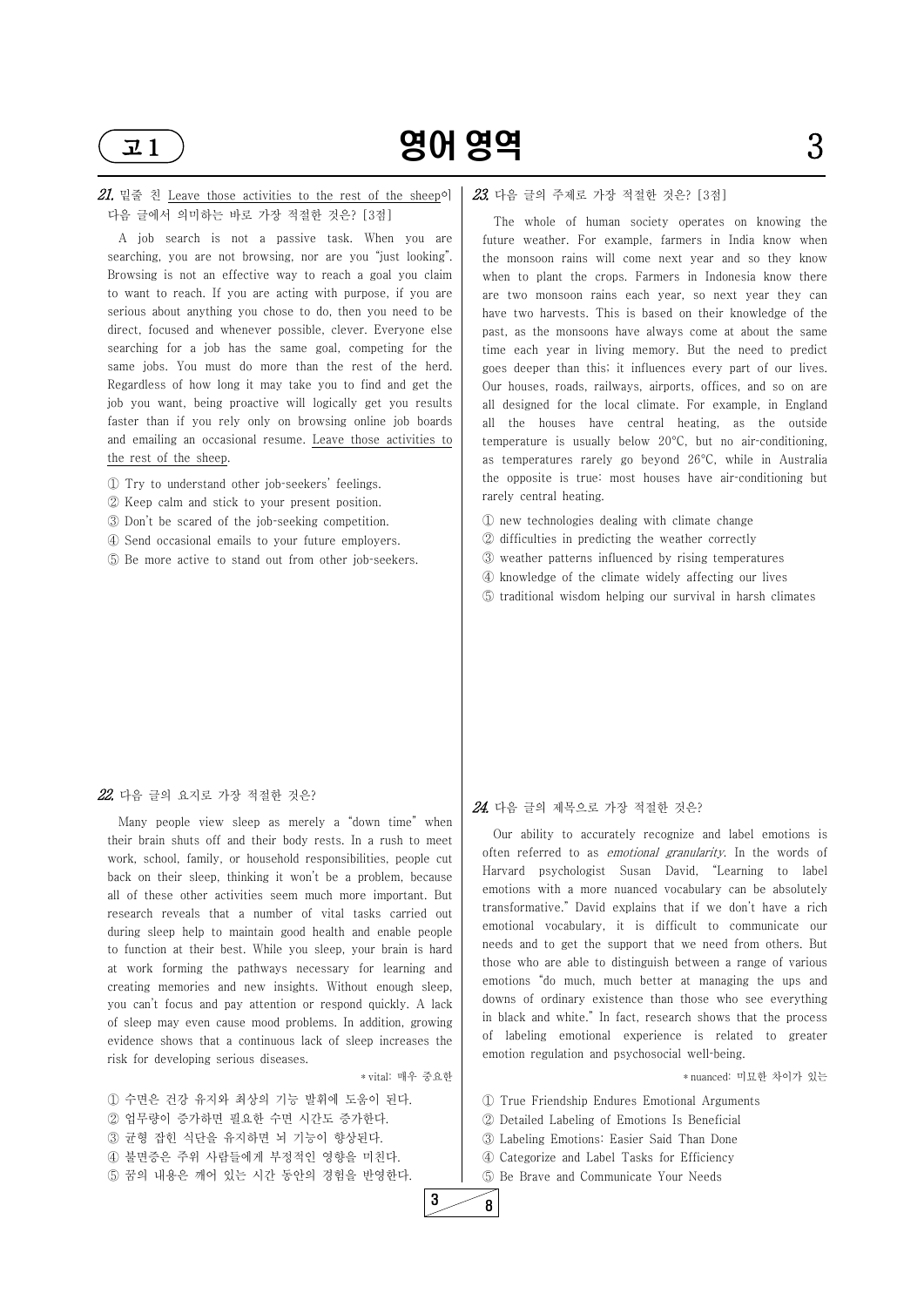# $4$  **영어 영역**  $\left($  고 1

## $25$  다음 도표의 내용과 일치하지 <u>않는</u> 것은?





The above graph shows the percentage of people in the UK who used online courses and online learning materials, by age group in 2020. ① In each age group, the percentage of people who used online learning materials was higher than that of people who used online courses.  $\mathcal{Q}$  The 25-34 age group had the highest percentage of people who used online courses in all the age groups. ③ Those aged 65 and older were the least likely to use online courses among the six age groups. ④ Among the six age groups, the gap between the percentage of people who used online courses and that of people who used online learning materials was the greatest in the  $16-24$  age group.  $\odot$  In each of the  $35-44$ , 45-54, and 55-64 age groups, more than one in five people used online learning materials.

# 26. Antonie van Leeuwenhoek에 관한 다음 글의 내용과 일치하 지 않는 것은?

27. Rachel's Flower Class에 관한 다음 안내문의 내용과 일치하 지 않는 것은?

Date: Friday, April 29 - Sunday, May 15 Time

Antonie van Leeuwenhoek was a scientist well known for his cell research. He was born in Delft, the Netherlands, on October 24, 1632. At the age of 16, he began to learn job skills in Amsterdam. At the age of 22, Leeuwenhoek returned to Delft. It wasn't easy for Leeuwenhoek to become a scientist. He knew only one language  $-Dutch$  which was quite unusual for scientists of his time. But his curiosity was endless, and he worked hard. He had an important skill. He knew how to make things out of glass. This skill came in handy when he made lenses for his simple microscope. He saw tiny veins with blood flowing through them. He also saw living bacteria in pond water. He paid close attention to the things he saw and wrote down his observations. Since he couldn't draw well, he hired an artist to draw pictures of what he described.

- \$15 per person (free for kids under 8)
- Bookings will be accepted up to 2 hours before the tour starts.

\* cell: 세포 \*\* vein: 혈관

① 세포 연구로 잘 알려진 과학자였다. ② 22살에 Delft로 돌아왔다. ③ 여러 개의 언어를 알았다. ④ 유리로 물건을 만드는 방법을 알고 있었다. ⑤ 화가를 고용하여 설명하는 것을 그리게 했다.

### Rachel's Flower Class

Make Your Life More Beautiful!

Class Schedule (Every Monday to Friday)

| Flower Arrangement   11 a.m. $-12$ p.m. |                   |
|-----------------------------------------|-------------------|
| Flower Box Making                       | 1 p.m. $-$ 2 p.m. |

### Price

• \$50 for each class



(flowers and other materials included)

• Bring your own scissors and a bag.

### Other Info.

- You can sign up for classes either online or by phone.
- No refund for cancellations on the day of your class

To contact, visit www.rfclass.com or call 03-221-2131.

① 플라워 박스 만들기 수업은 오후 1시에 시작된다. ② 수강료에 꽃값과 다른 재료비가 포함된다. ③ 수강생은 가위와 가방을 가져와야 한다. ④ 수업 등록은 전화로만 할 수 있다. ⑤ 수업 당일 취소 시 환불을 받을 수 없다.

28. Nighttime Palace Tour에 관한 다음 안내문의 내용과 일치하 는 것은?

# Nighttime Palace Tour

| Friday            | 7 p.m. $-8:30$ p.m. |  |
|-------------------|---------------------|--|
| Saturday & Sunday | 6 p.m. $-7:30$ p.m. |  |
|                   | 8 p.m. $-9:30$ p.m. |  |

### Tickets & Booking

### Program Activities

 $4\bigg)$ 



• Group tour with a tour guide (1 hour)

• Trying traditional foods and drinks (30 minutes)

※ You can try on traditional clothes with no extra charge. ※ For more information, please visit our website, www.palacenighttour.com.

① 금요일에는 하루에 두 번 투어가 운영된다. ② 8세 미만 어린이의 티켓은 5달러이다. ③ 예약은 투어 하루 전까지만 가능하다. ④ 투어 가이드의 안내 없이 궁궐을 둘러본다. ⑤ 추가 비용 없이 전통 의상을 입어 볼 수 있다.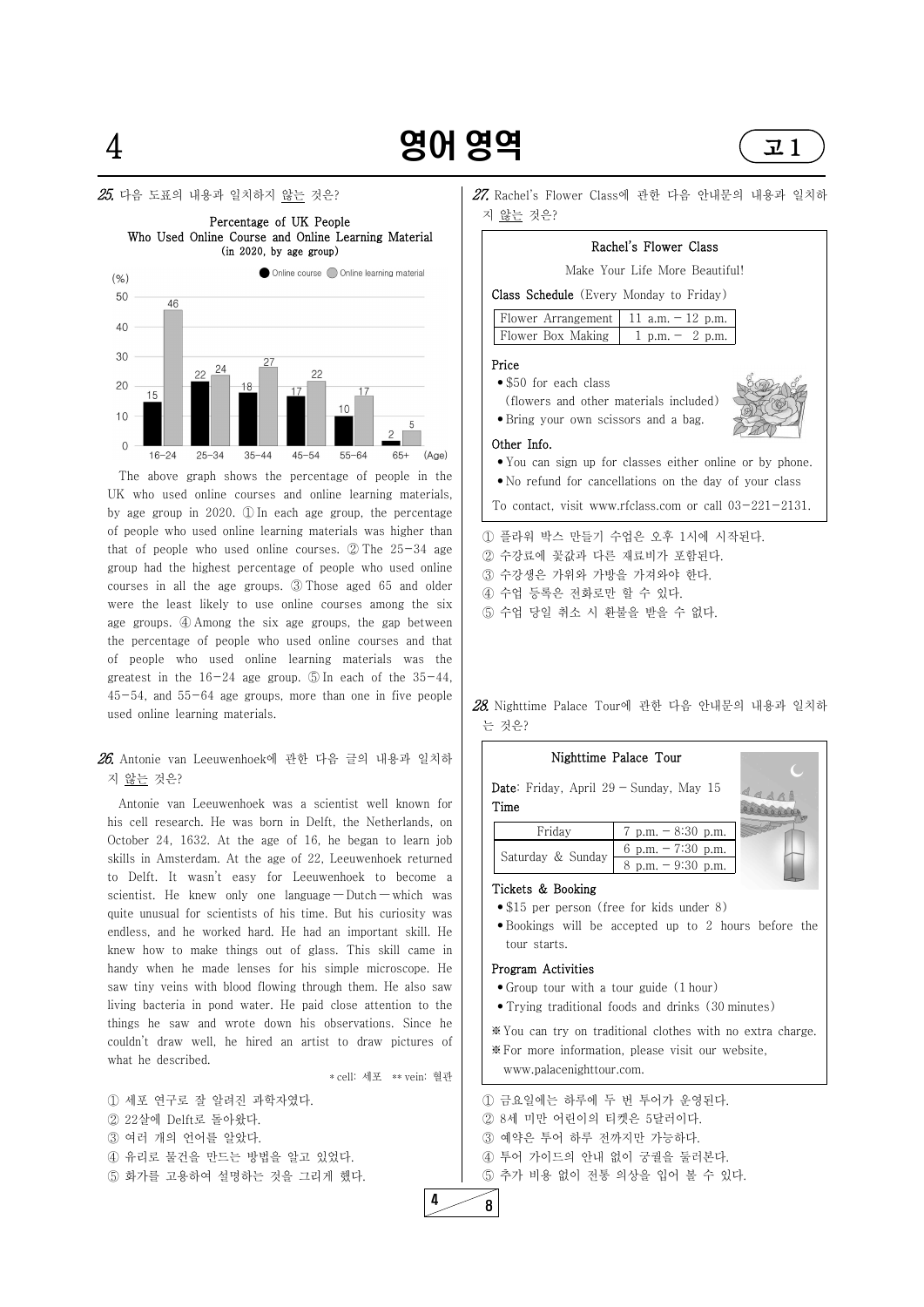# $\overline{1}$   $\overline{2}$  90 영역 5

## 29. 다음 글의 밑줄 친 부분 중, 어법상 틀린 것은?

We usually get along best with people who we think are like us. In fact, we seek them out. It's why places like Little Italy, Chinatown, and Koreatown ① exist. But I'm not just talking about race, skin color, or religion. I'm talking about people who share our values and look at the world the same way we ② do. As the saying goes, birds of a feather flock together. This is a very common human tendency ③ what is rooted in how our species developed. Imagine you are walking out in a forest. You would be conditioned to avoid something unfamiliar or foreign because there is a high likelihood that ④ it would be interested in killing you. Similarities make us ⑤ relate better to other people because we think they'll understand us on a deeper level than other people.

# $30$ . 다음 글의 밑줄 친 부분 중, 문맥상 낱말의 쓰임이 적절하지 않은 것은? [3점]

\* species: 종(생물 분류의 기초 단위)

Rejection is an everyday part of our lives, yet most people can't handle it well. For many, it's so painful that they'd rather not ask for something at all than ask and ① risk rejection. Yet, as the old saying goes, if you don't ask, the  $31.$  Generalization without specific examples that humanize writing is boring to the listener and to the reader. Who wants to read platitudes all day? Who wants to hear the words great, greater, best, smartest, finest, humanitarian, on and on and on without specific examples? Instead of using these 'nothing words,' leave them out completely and just describe the \_\_\_\_\_\_\_\_\_\_\_\_\_\_. There is nothing worse than reading a scene in a novel in which a main character is described up front as heroic or brave or tragic or funny, while thereafter, the writer quickly moves on to something else. That's no good, no good at all. You have to use less one word descriptions and more detailed, engaging descriptions if you want to make something real.

answer is always no. Avoiding rejection ② negatively affects many aspects of your life. All of that happens only because you're not ③ tough enough to handle it. For this reason, consider rejection therapy. Come up with a ④ request or an activity that usually results in a rejection. Working in sales is one such example. Asking for discounts at the stores will also work. By deliberately getting yourself ⑤ welcomed you'll grow a thicker skin that will allow you to take on much more in life, thus making you more successful at dealing with unfavorable circumstances.

 $32.$  Face-to-face interaction is a uniquely powerful — and sometimes the only — way to share many kinds of knowledge, from the simplest to the most complex. It is one of the best ways to stimulate new thinking and ideas, too. Most of us would have had difficulty learning how to tie a shoelace only from pictures, or how to do arithmetic from a book. Psychologist Mihàly Csikszentmihàlyi found, while studying high achievers, that a large number of Nobel Prize winners were the students of previous winners: they had access to the same literature as everyone else, but

\* deliberately: 의도적으로

# [31 ~ 34] 다음 빈칸에 들어갈 말로 가장 적절한 것을 고르시오.

\* platitude: 상투적인 말

- ① similarities
- ② particulars
- ③ fantasies
- ④ boredom
- ⑤ wisdom

 made a crucial difference to their creativity. Within organisations this makes conversation both a crucial factor for high-level professional skills and the most important way of sharing everyday information.

\* arithmetic: 계산 \*\* literature: (연구) 문헌

① natural talent ② regular practice ③ personal contact ④ complex knowledge ⑤ powerful motivation

 $5 \ 8$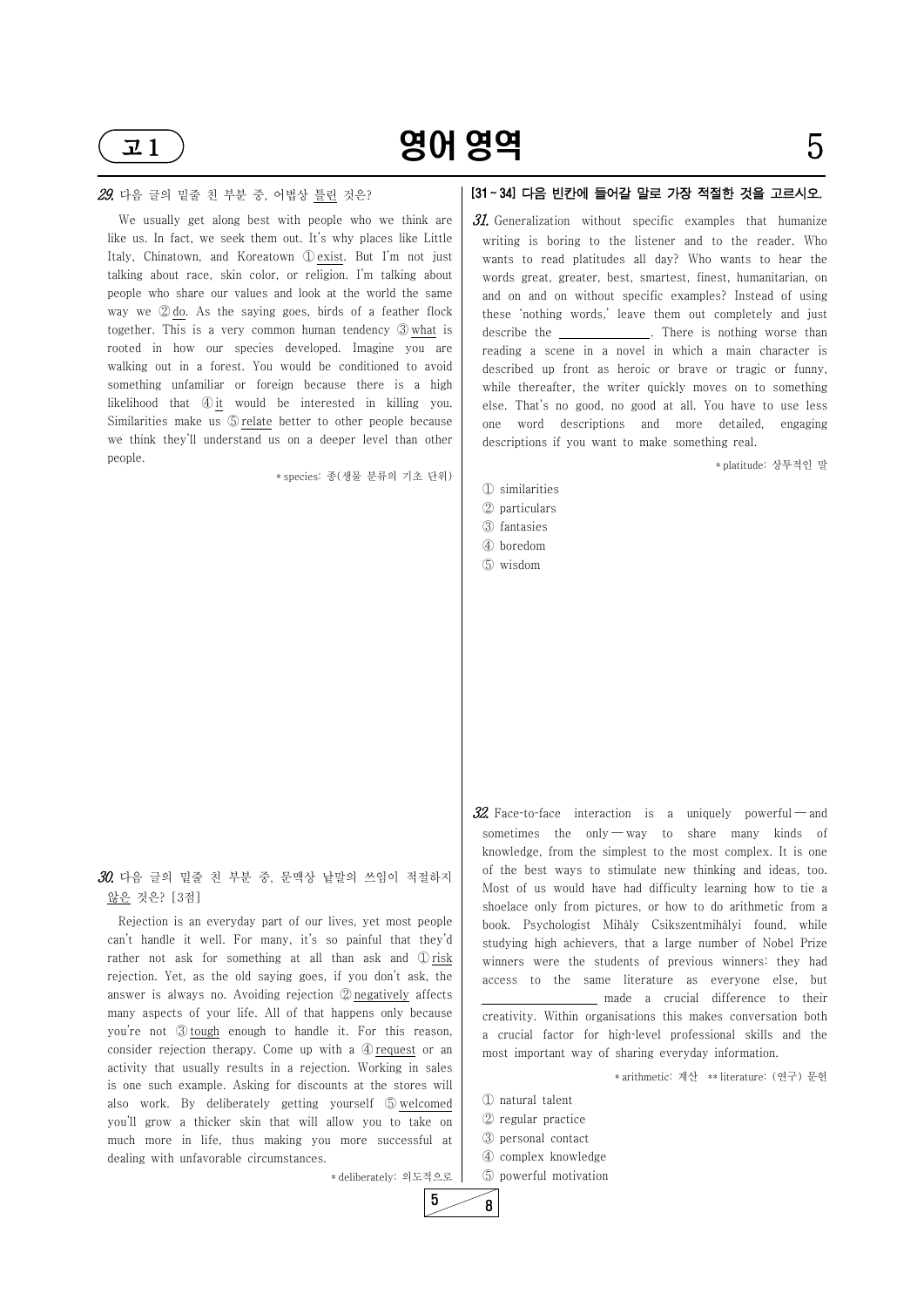$6$  **영어 영역**  $\left( 1\right)$ 

 $33$ . Most times a foreign language is spoken in film, subtitles are used to translate the dialogue for the viewer. However, there are occasions when foreign dialogue is left unsubtitled (and thus incomprehensible to most of the target audience). This is often done if the movie is seen mainly from the viewpoint of a particular character who does not speak the language. Such absence of subtitles allows the audience to feel a similar sense of incomprehension and alienation that the character feels. An example of this is seen in Not Without My Daughter. The Persian language dialogue spoken by the Iranian characters is not subtitled because the main character Betty Mahmoody does not speak Persian and the audience is . [3점]

> \* subtitle: 자막(을 넣다) \*\* incomprehensible: 이해할 수 없는 \*\*\* alienation: 소외

 $34$ . One dynamic that can change dramatically in sport is the concept of the home-field advantage, in which perceived demands and resources seem to play a role. Under normal circumstances, the home ground would appear to provide greater perceived resources (fans, home field, and so on). However, researchers Roy Baumeister and Andrew Steinhilber were among the first to point out that these competitive factors can change; for example, the success percentage for home teams in the final games of a playoff or World Series seems to drop. Fans can become part of the perceived demands rather than resources under those

### $35.$  다음 글에서 전체 흐름과 관계 없는 문장은?

- ① seeing the film from her viewpoint
- ② impressed by her language skills
- ③ attracted to her beautiful voice
- ④ participating in a heated debate
- ⑤ learning the language used in the film

circumstances. This change in perception can also explain why a team that's struggling at the start of the year will to reduce perceived demands and pressures. [3점]

\* perceive: 인식하다 \*\* playoff: 우승 결정전

① often welcome a road trip

② avoid international matches

③ focus on increasing ticket sales

④ want to have an ecofriendly stadium ⑤ try to advertise their upcoming games

Who hasn't used a cup of coffee to help themselves stay awake while studying? Mild stimulants commonly found in tea, coffee, or sodas possibly make you more attentive and, thus, better able to remember. ① However, you should know that stimulants are as likely to have negative effects on memory as they are to be beneficial. ② Even if they could improve performance at some level, the ideal doses are currently unknown. 3 If you are wide awake and well-rested, mild stimulation from caffeine can do little to further improve your memory performance. ④ In contrast, many studies have shown that drinking tea is healthier than drinking coffee. ⑤ Indeed, if you have too much of a stimulant, you will become nervous, find it difficult to sleep, and your memory performance will suffer.

\* stimulant: 자극제 \*\* dose: 복용량

# [36 ~ 37] 주어진 글 다음에 이어질 글의 순서로 가장 적절한 것 을 고르시오.

### 36.

 $6 \fbox{8}$ 

Toward the end of the 19th century, a new architectural attitude emerged. Industrial architecture, the argument went, was ugly and inhuman; past styles had more to do with pretension than what people needed in their homes.

- (A) But they supplied people's needs perfectly and, at their best, had a beauty that came from the craftsman's skill and the rootedness of the house in its locality.
- (B) Instead of these approaches, why not look at the way

- ordinary country builders worked in the past? They developed their craft skills over generations, demonstrating mastery of both tools and materials.
- (C) Those materials were local, and used with simplicity  $$ houses built this way had plain wooden floors and whitewashed walls inside.

\* pretension: 허세, 가식

| $(1) (A) - (C) - (B)$             | $(2)(B) - (A) - (C)$              |
|-----------------------------------|-----------------------------------|
| $\textcircled{3}$ (B) – (C) – (A) | $\textcircled{4}$ (C) – (A) – (B) |
| $\circled{5}$ (C) – (B) – (A)     |                                   |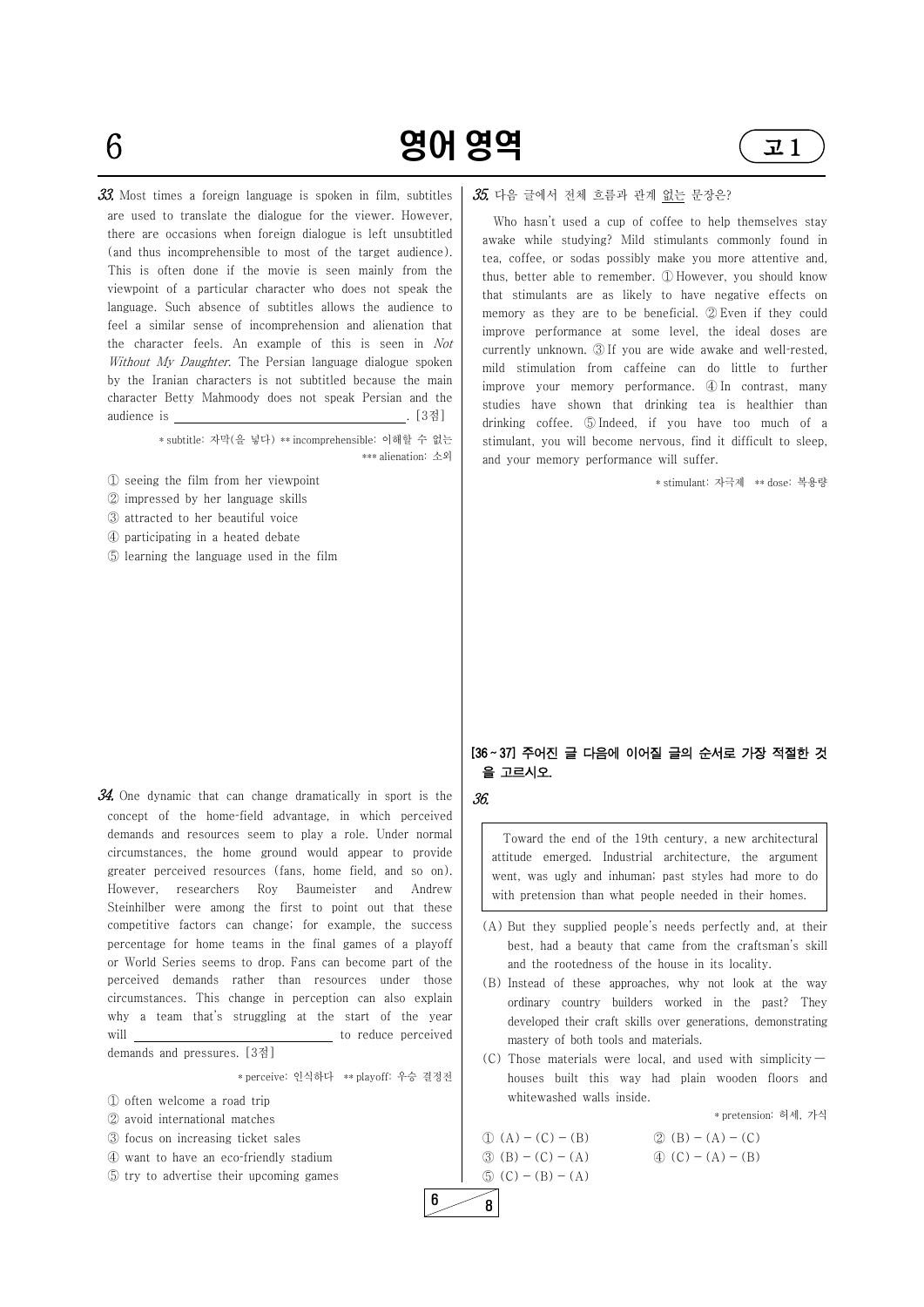# $\overline{21}$  90 영역

Robert Schumann once said, "The laws of morals are those of art." What the great man is saying here is that there is good music and bad music.

- (A) It's the same with performances: a bad performance isn't necessarily the result of incompetence. Some of the worst performances occur when the performers, no matter how accomplished, are thinking more of themselves than of the music they're playing.
- (B) The greatest music, even if it's tragic in nature, takes us to a world higher than ours; somehow the beauty uplifts us. Bad music, on the other hand, degrades us.
- (C) These doubtful characters aren't really listening to what the composer is saying — they're just showing off, hoping that they'll have a great 'success' with the public. The performer's basic task is to try to understand the meaning of the music, and then to communicate it honestly to others. [3점]

\* incompetence: 무능 \*\* degrade: 격하시키다

- $\textcircled{1}$  (A) (C) (B)  $\textcircled{2}$  (B) (A) (C)
- $\textcircled{3}$  (B) (C) (A)  $\textcircled{4}$  (C) (A) (B)
- $\circled{5}$  (C) (B) (A)

## [38 ~ 39] 글의 흐름으로 보아, 주어진 문장이 들어가기에 가장 적절한 곳을 고르시오.

38.

But, when there is biodiversity, the effects of a sudden change are not so dramatic.

When an ecosystem is biodiverse, wildlife have more opportunities to obtain food and shelter. Different species react and respond to changes in their environment differently. ( ① ) For example, imagine a forest with only one type of plant in it, which is the only source of food and habitat for the entire forest food web.  $\left( \varnothing \right)$  Now, there is a sudden dry season and this plant dies.  $(\circled{3})$  Plant-eating animals completely lose their food source and die out, and so do the animals that prey upon them. (4) Different species of plants respond to the drought differently, and  $\int$ many can survive a dry season. (  $\circled{5}$  ) Many animals have a  $\circled{6}$ variety of food sources and don't just rely on one plant; now | our forest ecosystem is no longer at the death! [3점]

The common blackberry *(Rubus allegheniensis*) has an amazing ability to move manganese from one layer of soil to another using its roots. This may seem like a funny talent for a plant to have, but it all becomes clear when you realize the effect it has on nearby plants. Manganese can be very harmful to plants, especially at high concentrations. Common blackberry is unaffected by damaging effects of this metal and has evolved two different ways of using manganese to its advantage. First, it redistributes manganese from deeper soil layers to shallow soil layers using its roots as a small pipe. Second, it absorbs manganese as it grows, concentrating the metal in its leaves. When the leaves drop and decay, their concentrated manganese deposits further poison the soil around the plant. For plants that are not immune to the toxic effects of manganese, this is very bad news. Essentially, the common blackberry eliminates competition by poisoning its neighbors with heavy metals.

The common blackberry has an ability to (A) the amount of manganese in the surrounding upper soil, which makes the nearby soil quite (B) for other plants.

\* biodiversity: (생물학적) 종 다양성 \*\* habitat: 서식지

## $\downarrow$

# 39.

Since the dawn of civilization, our ancestors created myths and told legendary stories about the night sky.

We are connected to the night sky in many ways. ( ① ) It has always inspired people to wonder and to imagine. ( ② ) Elements of those narratives became embedded in the social and cultural identities of many generations. ( ③ ) On a practical level, the night sky helped past generations to keep track of time and create calendars — essential to developing societies as aids to farming and seasonal gathering.  $( \varphi )$ For many centuries, it also provided a useful navigation tool, vital for commerce and for exploring new worlds. ( ⑤ ) Even in modern times, many people in remote areas of the planet observe the night sky for such practical purposes.

\* embed: 깊이 새겨 두다 \*\* commerce: 무역

# 40. 다음 글의 내용을 한 문장으로 요약하고자 한다. 빈칸 (A), (B)에 들어갈 말로 가장 적절한 것은?

\* manganese: 망가니즈(금속 원소) \*\* deposit: 축적물

| (A)           | (B)          |  |
|---------------|--------------|--|
| 1) increase   | deadly       |  |
| 2 increase    | advantageous |  |
| 3 indicate    | nutritious   |  |
| 4 reduce      | <br>dry      |  |
| reduce<br>(h) | warm         |  |

 $7 \ 8$